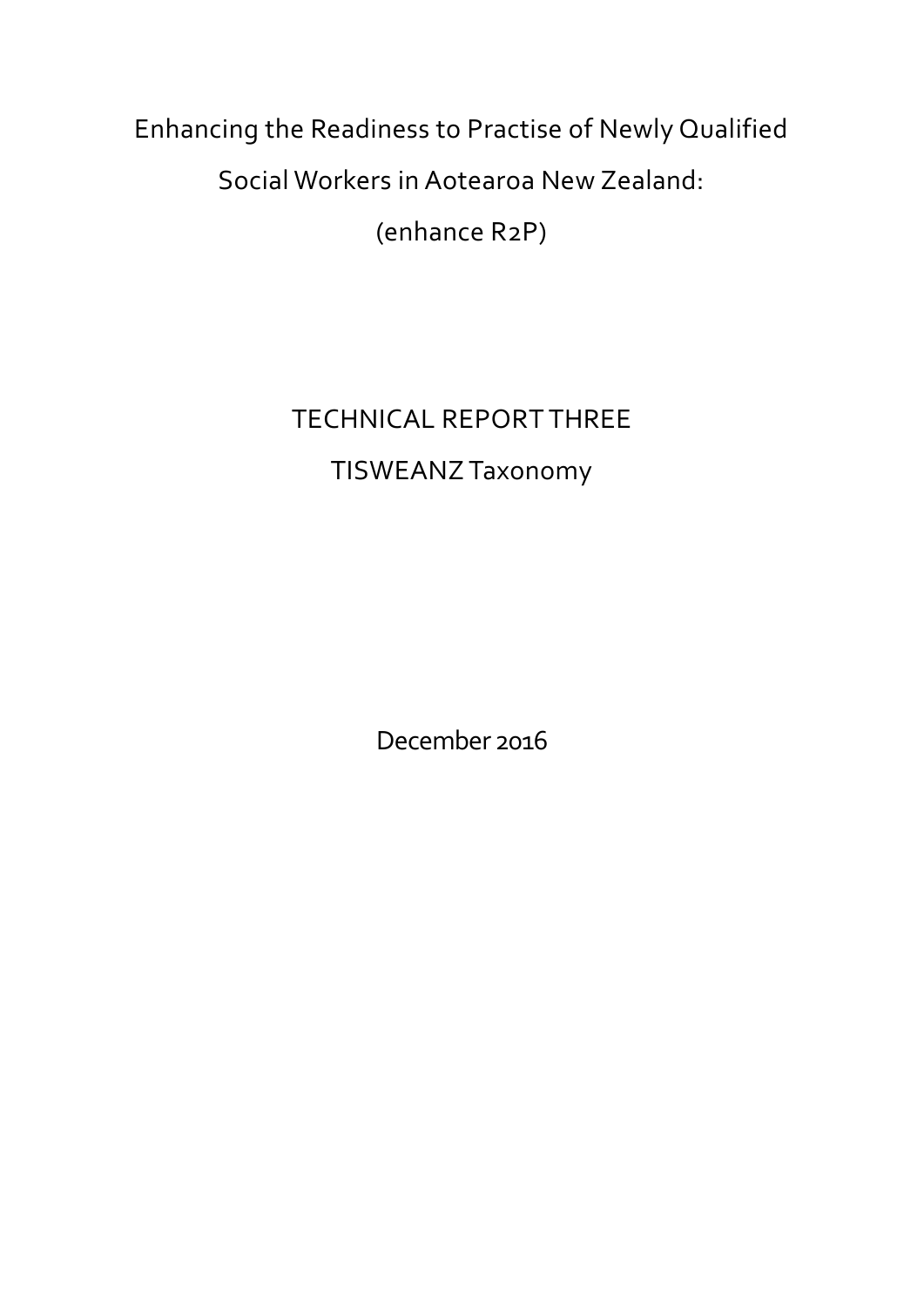### **Authors**

Neil Ballantyne (Open Polytechnic of New Zealand), Dr. Liz Beddoe (University of Auckland), Dr. Kathryn Hay (Massey University), Dr. Jane Maidment (University of Canterbury), Liz Ngan (Information Management Specialist) & Shayne Walker (University of Otago).

**Funder**



<https://akoaotearoa.ac.nz/projects/enhancing-readiness-practise-newly-qualified-social-workers>



[Creative Commons 3.0 New Zealand Attribution Non-commercial Share Alike Licence](https://creativecommons.org/licenses/by-nc-sa/3.0/nz/)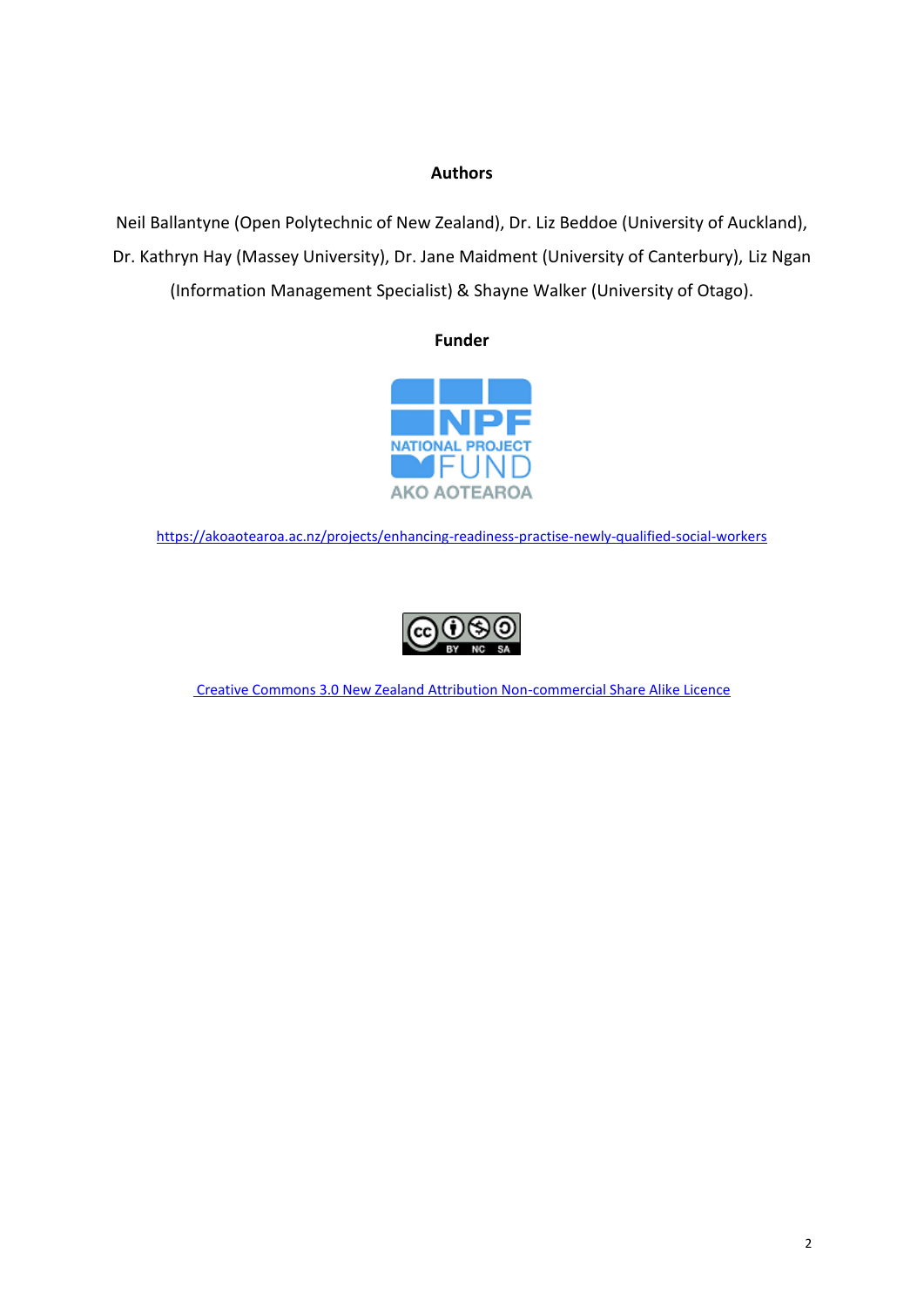## **Introduction**

This is the second draft of the taxonomy to identify key educational topics from the social work curriculum —*Terms for Indexing Social Work Education in Aotearoa New Zealand (TISWEANZ)*, part of the research project *Enhancing the Readiness to Practise of Newly Qualified Social Workers in Aotearoa New Zealand (enhance R2P),* Phase One. The taxonomy (a type of controlled vocabulary with a simple hierarchical structure) is based on terms and concepts derived from the participating institutions' curriculum documents. It is a snapshot of the **actual** described curriculum rather than the **ideal**. These terms form the initial load into the taxonomy database.

#### **Reading the taxonomy**

The taxonomy is alphabetical and shows the relationships between the terms in several ways:

- *Hierarchical relationships* between broader terms (**BT**) and narrower terms (**NT**), indicating subordination among concepts and allowing for navigation between more and less specific terms. In this draft, narrower terms are grouped under their broader term and subtly indented, so the BT/NT notation is not used explicitly
- *Equivalence relationships* between preferred (**USE**) and non-preferred terms (**UF** or Use For) for controlling synonyms, abbreviations, variations in spelling, etc.
- *Associative relationships* between related terms (**RT**). In TISWEANZ, RT is used for similar concepts and for Māori and English language equivalents where both terms are used widely in the content, allowing for the natural use of te reo Māori in English-language documents

Scope notes (**SN**) provide advice on a term's usage or to distinguish between terms that may have an overlapping meaning. In TISWEANZ, scope notes also give definitions for Māori and Pasifika language terms. Terms still to be checked are noted.

#### **References**

For information on the taxonomy methods and analysis of the curriculum documents:

- Ballantyne, N., Beddoe, L., Hay, K., Maidment, J., Ngan, L. & Walker, S. (2016). *Enhancing the readiness to practise of newly qualified social workers in Aotearoa New Zealand (enhance R2P), Deliverable 2.3: Taxonomy Methods.* enhance R2P Basecamp project management database
- Ballantyne, N., Beddoe, L., Hay, K., Maidment, J., Ngan, L. & Walker, S. (2016). *Enhancing the readiness to practise of newly qualified social workers in Aotearoa New Zealand (enhance R2P), Deliverable 3.1: Analysis of Curriculum Documents.* enhance R2P Basecamp project management database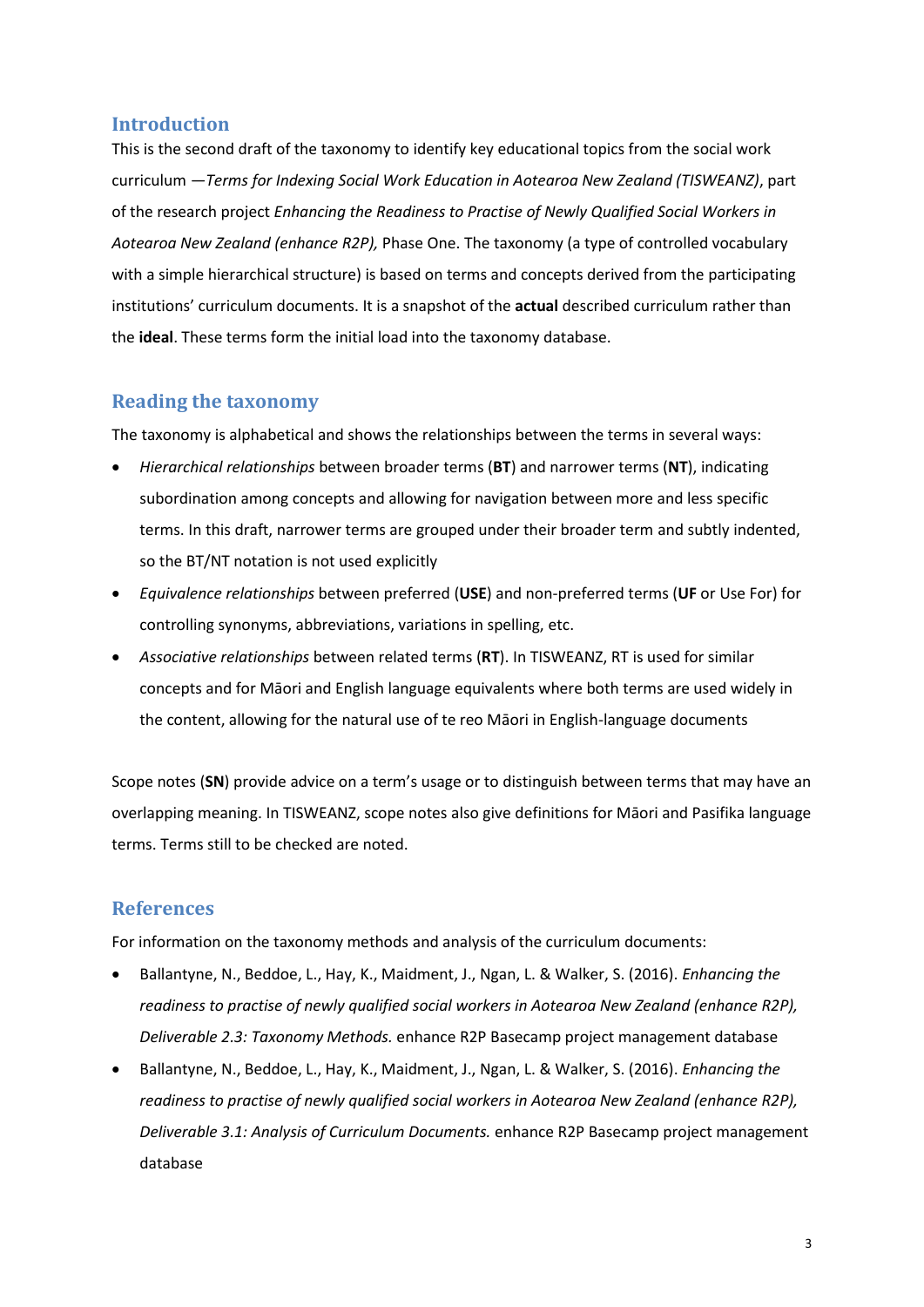| <b>Preferred term</b>   | SN scope note, UF use for, RT related term                                                                                                          |
|-------------------------|-----------------------------------------------------------------------------------------------------------------------------------------------------|
| accountability          | SN professional or personal accountability systems for safe<br>practice with people and organisations. RT ethics,<br>professional standards         |
| advocacy                | RT advocacy skills                                                                                                                                  |
| age                     | SN concepts about difference and diversity based on age;<br>groups identified by age; age as a social structure. RT ageing,<br>ageism, older people |
| aroha                   | SN love, compassion, empathy, sympathy                                                                                                              |
| aspiration              | SN role of aspiration for marginalised people. RT<br>tūmanakotanga                                                                                  |
| behaviour               |                                                                                                                                                     |
| aggression              |                                                                                                                                                     |
| professional conduct    | SN application of professional standards. RT professional<br>standards                                                                              |
| recidivist behaviour    |                                                                                                                                                     |
| bicultural practice     | RT biculturalism, cross-cultural practice                                                                                                           |
| Puao-te-ata-tu          | SN 1988 report investigating the treatment of Māori by the<br>Dept of Social Welfare, from the Māori Perspective Advisory<br>Committee              |
| biculturalism           | RT bicultural practice, multicultural practice, multiculturalism                                                                                    |
| care                    | SN impact, traditions and types of care; approaches to care                                                                                         |
| care plan               |                                                                                                                                                     |
| foster care             | RT children in care, whāngai                                                                                                                        |
| palliative care         | UF hospice care                                                                                                                                     |
| primary care            |                                                                                                                                                     |
| residential care        | RT residential social work                                                                                                                          |
| respite care            |                                                                                                                                                     |
| self care               | RT self-management, stress management                                                                                                               |
| cross-cultural practice | RT bicultural practice, cultural competence                                                                                                         |
| death                   |                                                                                                                                                     |
| bereavement             |                                                                                                                                                     |
| dying                   |                                                                                                                                                     |
| suicide                 |                                                                                                                                                     |
| deficit-based models    |                                                                                                                                                     |
| disabilities            |                                                                                                                                                     |
| disasters               | SN natural disasters                                                                                                                                |
| diversity               | RT diverse communities                                                                                                                              |
| cultural diversity      |                                                                                                                                                     |
| family diversity        |                                                                                                                                                     |
| eco-map                 | UF ecomap, ecogram                                                                                                                                  |
| economics               |                                                                                                                                                     |
| education               |                                                                                                                                                     |
| learning styles         |                                                                                                                                                     |
| learning theory         |                                                                                                                                                     |
| life long learning      | RT mōhiotanga                                                                                                                                       |
| employment              | SN paid and unpaid work                                                                                                                             |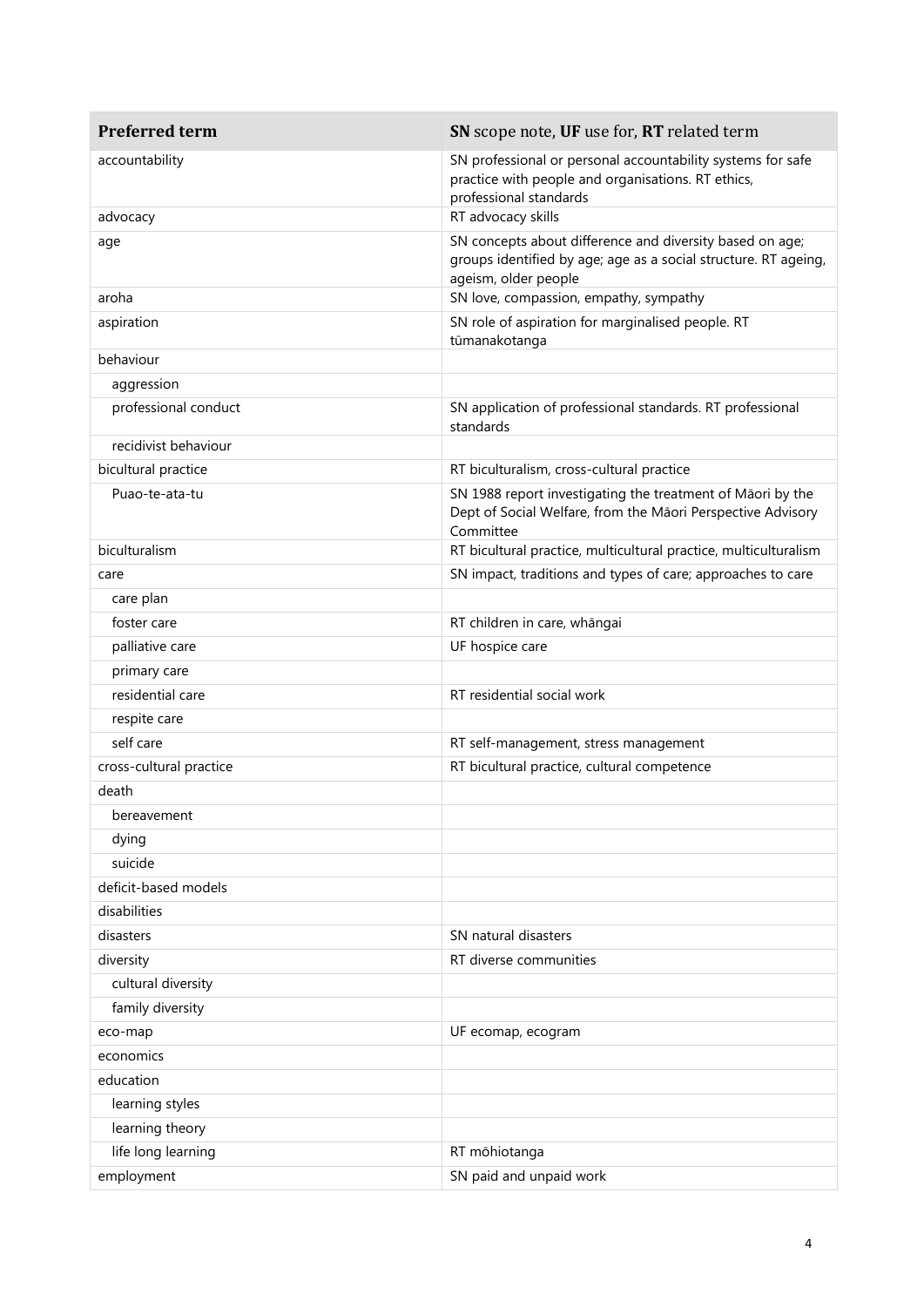| sex work                 |                                                                                                            |
|--------------------------|------------------------------------------------------------------------------------------------------------|
| empowerment              | RT advocacy, capacity building, self-determination, tino<br>rangatiratanga                                 |
| ethics                   | RT accountability, Code of Ethics, conflicts of interest, ethical<br>practice, professional standards      |
| ethical frameworks       | SN ethical guidelines, boundaries, frameworks. RT ethical<br>practice, professional standards              |
| ethical issues           | SN ethical dilemmas, issues, considerations and their<br>resolution in social work practice and management |
| privacy                  | RT Privacy Act 1993                                                                                        |
| confidentiality          |                                                                                                            |
| research ethics          |                                                                                                            |
| ethnicity                | RT identity, Māori people, Pasifika peoples                                                                |
| fields of practice       |                                                                                                            |
| financing                | SN community, health and organisational funding                                                            |
| superannuation           |                                                                                                            |
| gender                   | RT gender identity, identity, LGBT people, sexuality                                                       |
| gender-centred practice  |                                                                                                            |
| genogram                 |                                                                                                            |
| globalisation            | RT international social work, media, social media                                                          |
| government               | RT public sector                                                                                           |
| central government       |                                                                                                            |
| constitutional framework |                                                                                                            |
| justice system           | UF legal system                                                                                            |
| Family Court             |                                                                                                            |
| Family Group Conference  | UF FGC                                                                                                     |
| Rangatahi Court          |                                                                                                            |
| Youth Court              |                                                                                                            |
| local government         |                                                                                                            |
| regional government      |                                                                                                            |
| grief                    | RT bereavement, death, loss                                                                                |
| groups                   | RT groupwork                                                                                               |
| communities              | UF community RT community engagement, community work                                                       |
| diverse communities      | SN diverse client groups, communities and populations. RT<br>diversity                                     |
| Māori communities        |                                                                                                            |
| Pasifika communities     | UF Pacific Island community. RT Pasifika peoples, tagata<br>Pasifika                                       |
| families                 |                                                                                                            |
| aiga                     | RT whānau                                                                                                  |
| Pasifika fanau           | SN Pasifika families                                                                                       |
| whānau                   | SN extended family unit. RT aiga                                                                           |
| hapū                     | SN groups of inter-related whānau joined together by<br>whakapapa                                          |
| iwi                      | SN large social unit associated with a distinct territory                                                  |
| support groups           |                                                                                                            |
| health                   | RT waiora                                                                                                  |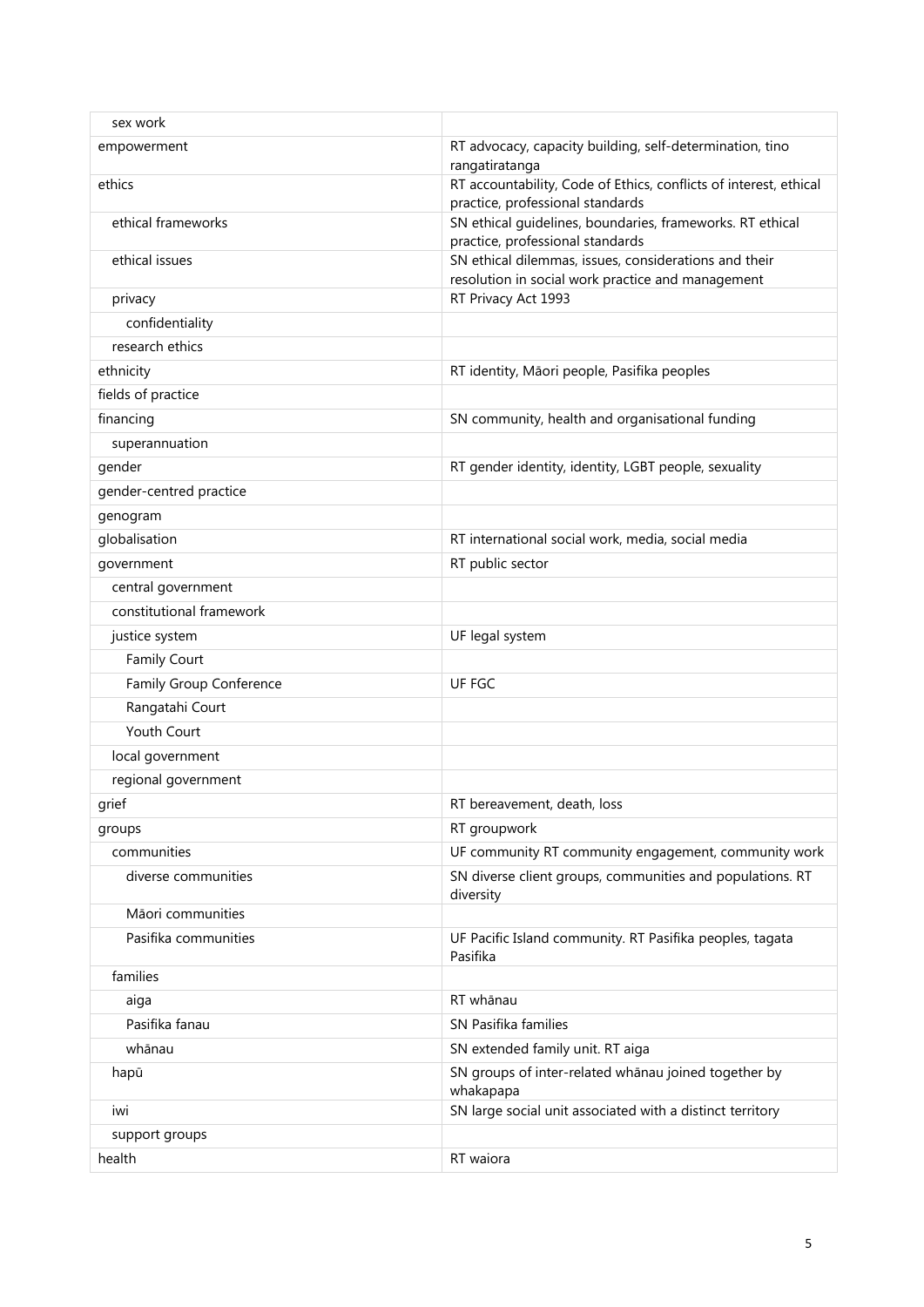| Māori health models                                                           |                                                                                                                                                                                                                                                                                |
|-------------------------------------------------------------------------------|--------------------------------------------------------------------------------------------------------------------------------------------------------------------------------------------------------------------------------------------------------------------------------|
| Meihana Model                                                                 | SN social practice model to guide clinical assessment and<br>intervention, encompassing the original Te Whare Tapa Whā<br>cornerstone concepts (whānau, wairua, tinana and hinengaro)<br>with the addition of taiao (physical environment) and iwi<br>katoa (societal context) |
| Te Mahi Whakamana                                                             | SN Leland Ruwhiu's mana-enhancing social and community<br>work practice indigenous framework, which draws upon 'he<br>ngakau Māori' - the Māori heart                                                                                                                          |
| Te Whare Tapa Whā                                                             | SN Māori holistic health model based on the four<br>cornerstones of wellbeing: taha tinana (physical health), taha<br>wairua (spiritual health), taha whānau (family health) and taha<br>hinengaro (mental health)                                                             |
| whānau ora                                                                    | SN family health approach using Māori cultural values of<br>support from extended family and the community                                                                                                                                                                     |
| Pasifika health models                                                        | RT Pasfika practice models                                                                                                                                                                                                                                                     |
| Fonofale model                                                                | SN Pacific Island health model                                                                                                                                                                                                                                                 |
| Fonua Model                                                                   | SN Pasifika health promotion model                                                                                                                                                                                                                                             |
| public health                                                                 |                                                                                                                                                                                                                                                                                |
| sexual health                                                                 |                                                                                                                                                                                                                                                                                |
| hinengaro                                                                     | SN pathway of thought; intellect, mind                                                                                                                                                                                                                                         |
| holistic practice                                                             |                                                                                                                                                                                                                                                                                |
| human development                                                             |                                                                                                                                                                                                                                                                                |
| adolescence                                                                   |                                                                                                                                                                                                                                                                                |
| adult development                                                             |                                                                                                                                                                                                                                                                                |
| ageing                                                                        | RT age, ageism, older people                                                                                                                                                                                                                                                   |
| biological development                                                        | RT physical development                                                                                                                                                                                                                                                        |
| child development                                                             | SN stages of child development                                                                                                                                                                                                                                                 |
| cognitive development                                                         |                                                                                                                                                                                                                                                                                |
| emotional development                                                         | UF affective development                                                                                                                                                                                                                                                       |
| attachment                                                                    | UF bonding                                                                                                                                                                                                                                                                     |
| moral development                                                             |                                                                                                                                                                                                                                                                                |
| physical development                                                          | RT biological development                                                                                                                                                                                                                                                      |
| psychosocial development                                                      |                                                                                                                                                                                                                                                                                |
| human rights                                                                  |                                                                                                                                                                                                                                                                                |
| children's rights                                                             |                                                                                                                                                                                                                                                                                |
| citizenship                                                                   |                                                                                                                                                                                                                                                                                |
| civil rights                                                                  |                                                                                                                                                                                                                                                                                |
| detention                                                                     |                                                                                                                                                                                                                                                                                |
| international treaties                                                        |                                                                                                                                                                                                                                                                                |
| Convention on the Elimination of All Forms of<br>Discrimination Against Women |                                                                                                                                                                                                                                                                                |
| Convention on the Elimination of All Forms of                                 |                                                                                                                                                                                                                                                                                |
| Racial Discrimination<br>Convention on the Rights of the Child                |                                                                                                                                                                                                                                                                                |
| Hague Convention                                                              | UF Hague Convention on the Civil Aspects of Child                                                                                                                                                                                                                              |
|                                                                               | Abduction; Hague Abduction Convention                                                                                                                                                                                                                                          |
| Indigenous and Tribal Peoples Convention                                      |                                                                                                                                                                                                                                                                                |
| International Covenant on Civil and Political                                 |                                                                                                                                                                                                                                                                                |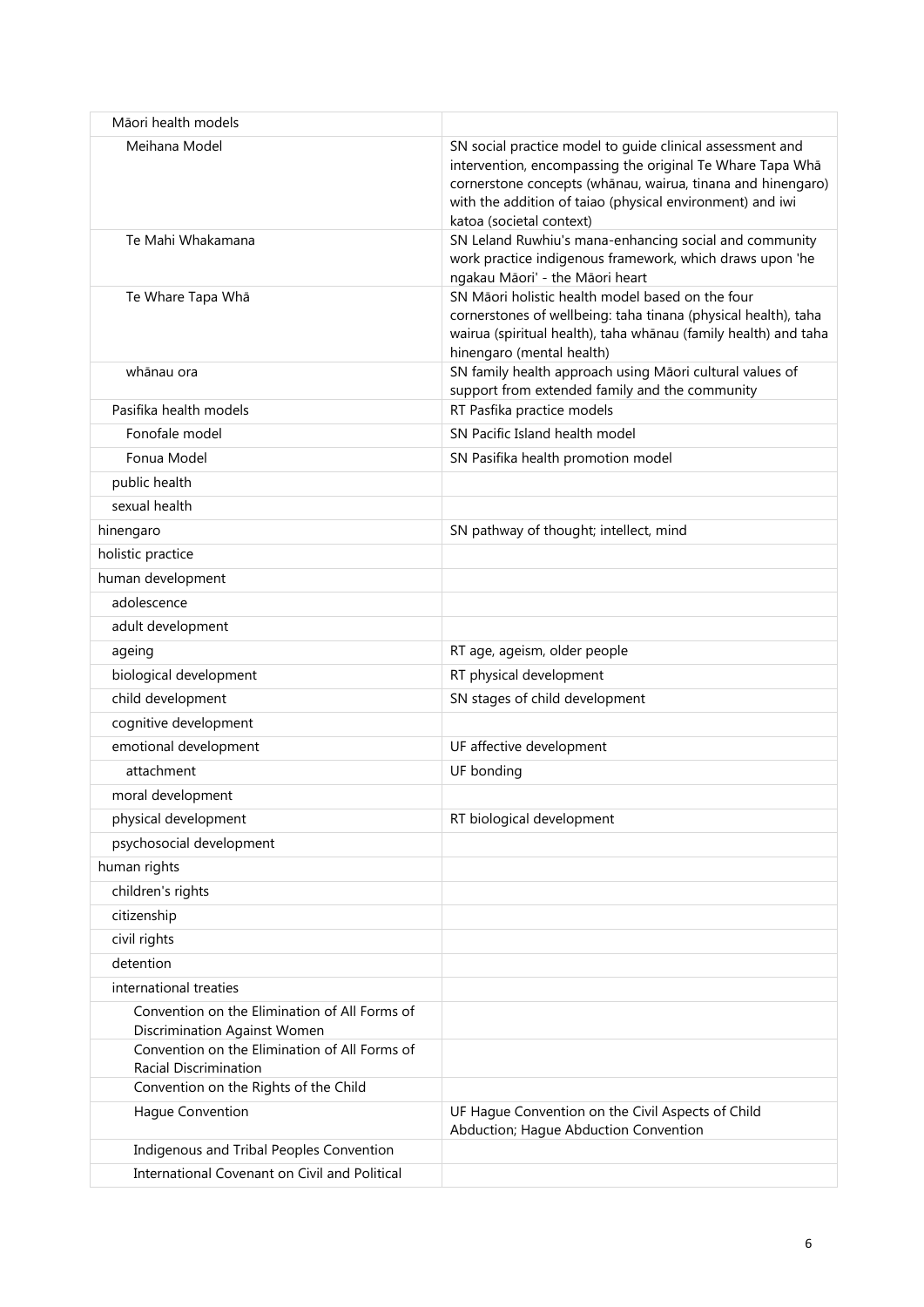| Rights                                                                   |                                                                                                                                       |
|--------------------------------------------------------------------------|---------------------------------------------------------------------------------------------------------------------------------------|
| International Covenant on Economic, Social and<br><b>Cultural Rights</b> |                                                                                                                                       |
| United Nations Declaration on the Rights of<br><b>Indigenous Peoples</b> | UF UNDRIP                                                                                                                             |
| Universal Declaration of Human Rights                                    |                                                                                                                                       |
| humanism                                                                 |                                                                                                                                       |
| identity                                                                 | RT self-concept                                                                                                                       |
| cultural identity                                                        |                                                                                                                                       |
| gender identity                                                          | RT gender                                                                                                                             |
| professional identity                                                    | SN who or what is a social services professional. RT<br>professional conduct                                                          |
| sexual identity                                                          |                                                                                                                                       |
| illness                                                                  | SN unspecified types of illness                                                                                                       |
| chronic illness                                                          | UF chronic ill health                                                                                                                 |
| mental illness                                                           |                                                                                                                                       |
| terminal illness                                                         |                                                                                                                                       |
| indigeneity                                                              | SN concept of being indigenous                                                                                                        |
| information technology                                                   | RT social media, telecare                                                                                                             |
| integrated practice framework                                            | SN applying knowledge, skills and values to social work<br>practice                                                                   |
| justice                                                                  |                                                                                                                                       |
| restorative justice                                                      |                                                                                                                                       |
| social justice                                                           |                                                                                                                                       |
| <b>Equal Employment Opportunities</b>                                    | UF EEO                                                                                                                                |
| equality                                                                 |                                                                                                                                       |
| equity                                                                   |                                                                                                                                       |
| freedom                                                                  |                                                                                                                                       |
| social inclusion                                                         |                                                                                                                                       |
| youth justice                                                            |                                                                                                                                       |
| kaupapa Māori                                                            | SN incorporating the knowledge, skills, attitudes and values<br>of Māori society. RT Māori values. (Note: To be checked)              |
| mana                                                                     | SN spiritual authority and power derived from the gods<br>delegated to humans to act on their behalf in accordance<br>with their will |
| mana whenua                                                              | SN customary law relating to the iwi/tribe's connection,<br>ownership rights and role of stewardship to a particular area<br>of land  |
| manaakitanga                                                             | SN to express love and the concepts of hospitality and<br>mutual obligation                                                           |
| wairua                                                                   | SN soul or spirit. RT spirituality                                                                                                    |
| wairuatanga                                                              | SN spirituality                                                                                                                       |
| kaupapa Māori sector                                                     |                                                                                                                                       |
| kawa whakaruruhau                                                        | SN understanding, respect and recognition of another<br>cultural identity. RT cultural competence, cultural safety                    |
| kotahitanga                                                              | SN Māori political movement based on an ideal of tribes<br>acting as a coalition to pursue common purposes                            |
| language                                                                 |                                                                                                                                       |
| Cook Islands Māori language                                              | RT te reo Māori Kuki Airani                                                                                                           |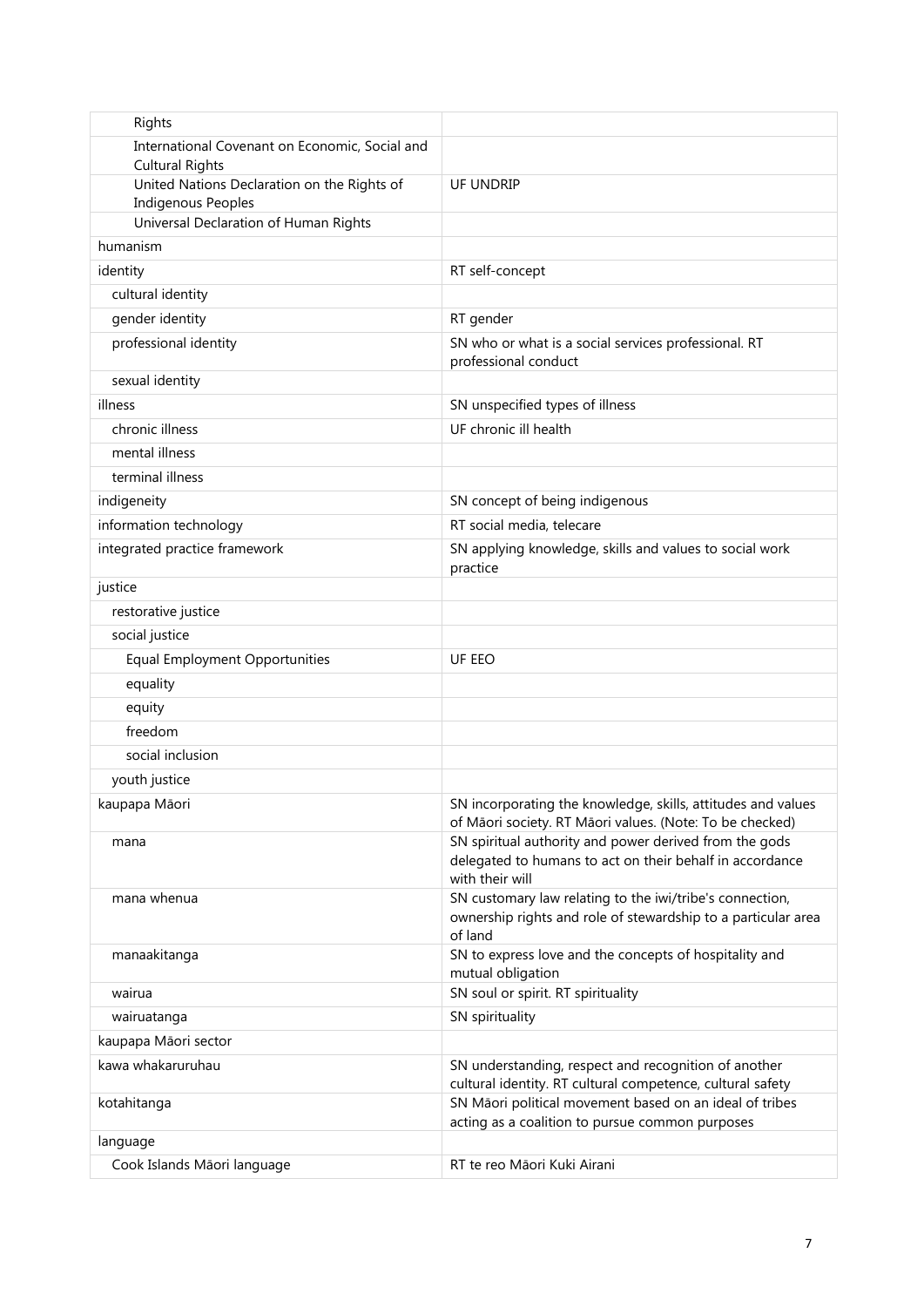| Māori language                                                  | RT te reo Māori                                                                                              |
|-----------------------------------------------------------------|--------------------------------------------------------------------------------------------------------------|
| Māori idioms                                                    | SN oral or written idiomatic phrases or colloquialisms                                                       |
| Māori proverbs                                                  | RT whakataukī                                                                                                |
| Māori vocabulary                                                |                                                                                                              |
| Samoan language                                                 | UF gagana Sāmoa                                                                                              |
| te reo Māori                                                    | RT Māori language                                                                                            |
| kīrehu                                                          | SN phrase with hidden meanings or multiple interpretations.<br>RT kīwaha                                     |
| kīwaha                                                          | SN colloquial idiom that gives emphasis to polite sarcasms.<br>RT kīrehu                                     |
| ngā kōrero tuku iho                                             | SN oral traditions (meaning taken from curriculum<br>document)                                               |
| te reo Māori Kuki Airani                                        | RT Cook Islands Māori language                                                                               |
| law                                                             |                                                                                                              |
| family law                                                      |                                                                                                              |
| legal responsibilities                                          | SN legal mandates or boundaries affecting social work<br>practice                                            |
| Māori customary law                                             |                                                                                                              |
| NZ laws                                                         | SN specific NZ statutes and legislative instruments                                                          |
| Care of Children Act 2004                                       |                                                                                                              |
| Children, Young Persons and Their Families Act<br>1989          |                                                                                                              |
| Crimes Act 1961                                                 |                                                                                                              |
| Domestic Violence Act 1995                                      |                                                                                                              |
| Family Proceedings Act 1980                                     |                                                                                                              |
| Health and Safety at Work Act 2015                              |                                                                                                              |
| Human Rights Act 1993                                           |                                                                                                              |
| Mental Health (Compulsory Assessment and                        |                                                                                                              |
| Treatment Act) 1992<br>NZ Public Health and Disability Act 2000 |                                                                                                              |
| Official Information Act 1982                                   |                                                                                                              |
| Privacy Act 1993                                                | RT privacy                                                                                                   |
| Protection of Personal and Property Rights Act<br>1988          |                                                                                                              |
| Social Workers Registration Act 2003                            |                                                                                                              |
| Vulnerable Children Act 2014                                    |                                                                                                              |
| leadership                                                      | RT management                                                                                                |
| Māori leadership                                                | RT rangatiratanga                                                                                            |
| Tipu Ake                                                        | SN Organic leadership model. UF Tipu Ake ki te Ora. (Note:                                                   |
|                                                                 | to be checked)                                                                                               |
| literacy                                                        |                                                                                                              |
| academic literacy                                               | SN academic skills and standards in scholarship, reading,<br>writing, referencing and presenting information |
| digital literacy                                                |                                                                                                              |
| financial literacy                                              |                                                                                                              |
| health literacy                                                 |                                                                                                              |
| information literacy                                            |                                                                                                              |
| loss                                                            | RT bereavement, death, grief                                                                                 |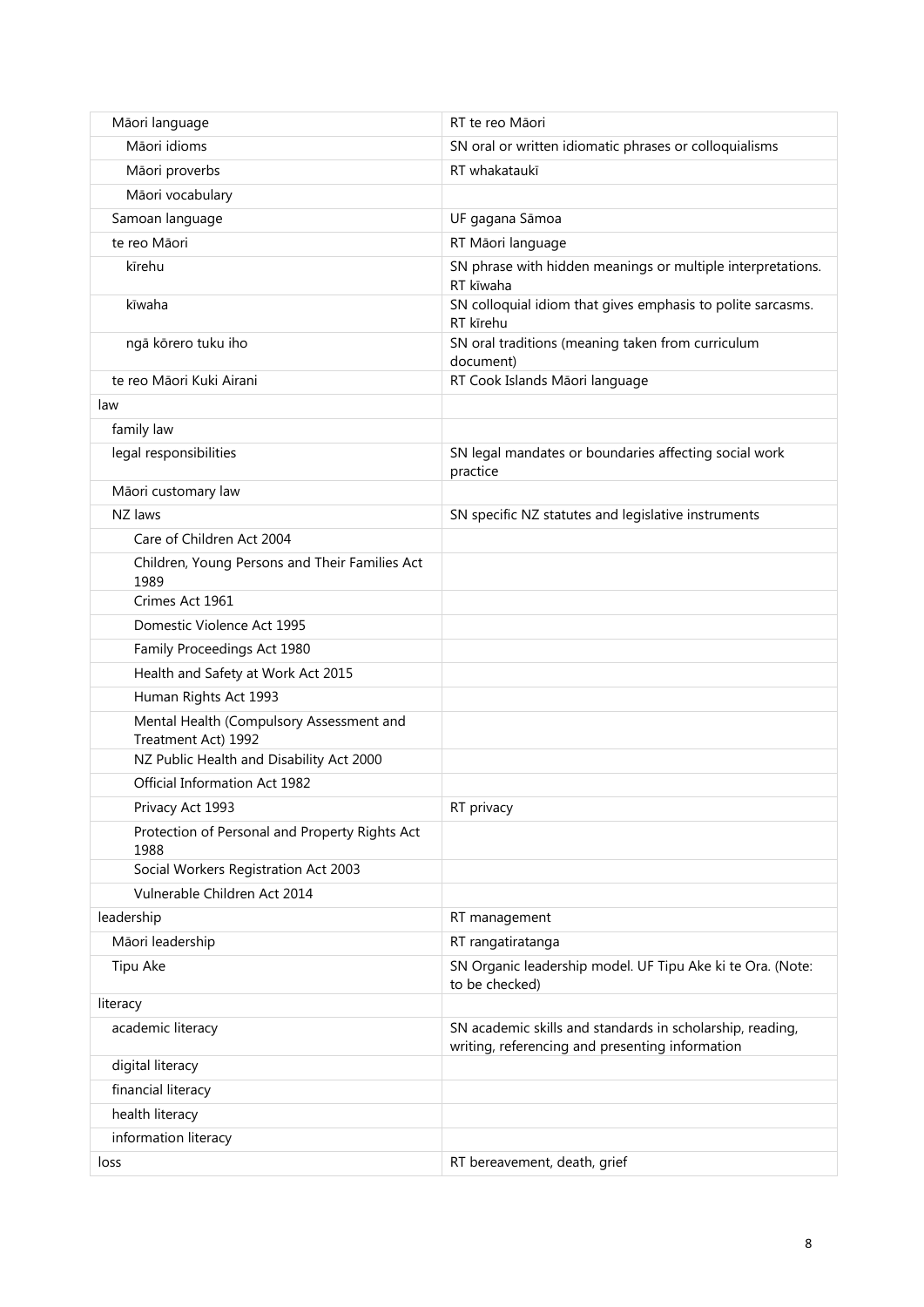| management                        |                                                                                                       |
|-----------------------------------|-------------------------------------------------------------------------------------------------------|
| change management                 |                                                                                                       |
| compliance                        |                                                                                                       |
| conflict management               | UF conflict resolution                                                                                |
| conflicts of interest             | RT ethics                                                                                             |
| decision-making                   |                                                                                                       |
| governance                        |                                                                                                       |
| organisational theory             |                                                                                                       |
| quality assurance                 |                                                                                                       |
| resource management               |                                                                                                       |
| self-management                   | RT self care, stress management                                                                       |
| strategic planning                |                                                                                                       |
| stress management                 | RT self care, self-management, stress                                                                 |
| time management                   |                                                                                                       |
| Māori culture                     | RT Māori society, Māori world views, te ao Māori                                                      |
| Māori customs                     | RT tikanga                                                                                            |
| Māori development                 | SN Māori socio-economic, cultural, health or youth                                                    |
|                                   | development, strategies and initiatives (Note: to be checked)                                         |
| iwi development                   | UF tribal development                                                                                 |
| Māori protocols                   | RT tikanga                                                                                            |
| marae protocols                   | RT kawa                                                                                               |
| marae                             | SN open space in front of a meeting house for formal<br>greetings and discussions                     |
| noho marae                        | SN stay at a marae                                                                                    |
| media                             | SN perceptions, influences, bias and role of media in social<br>work; media as a social institution   |
| social media                      |                                                                                                       |
| mental health                     |                                                                                                       |
| mental health problems            |                                                                                                       |
| dementia                          |                                                                                                       |
| depression                        |                                                                                                       |
| <b>DSM</b>                        | UF Diagnostic and Statistical Manual of Mental Disorders                                              |
| post-traumatic stress disorder    | UF PTSD                                                                                               |
| stress                            | RT stress management                                                                                  |
| burnout                           |                                                                                                       |
| migration                         |                                                                                                       |
| Pacific migration                 |                                                                                                       |
| multiculturalism                  | RT biculturalism, multicultural practice                                                              |
| non-profit sector                 | UF not-for-profit sector                                                                              |
| NZ history                        |                                                                                                       |
| colonisation                      |                                                                                                       |
| Declaration of Independence of NZ | SN signed in 1835 by northern chiefs asserting their<br>sovereignty over New Zealand                  |
| decolonisation                    |                                                                                                       |
| immigration history               |                                                                                                       |
| Māori history                     | (Note: to be checked - about history of<br>Māori/biculturalism/NZ settlement/events impacting tangata |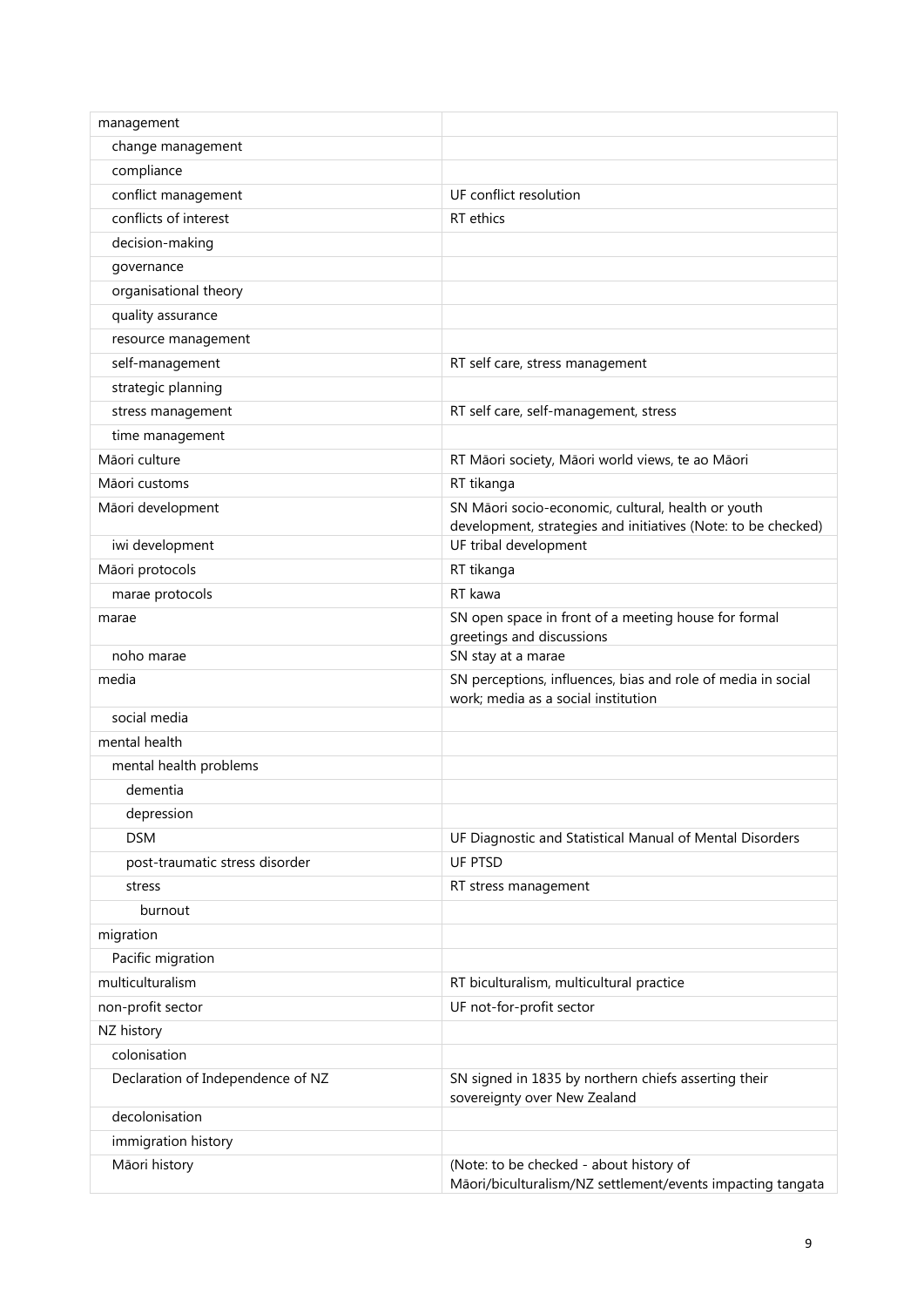|                                           | whenua including institutional racism)                                                                                                                                                       |
|-------------------------------------------|----------------------------------------------------------------------------------------------------------------------------------------------------------------------------------------------|
| social work history                       |                                                                                                                                                                                              |
| organisations                             |                                                                                                                                                                                              |
| ANZASW                                    | UF Aotearoa New Zealand Association for Social Workers, RT<br>Code of Ethics                                                                                                                 |
| government organisations                  | SN government, public, state, statutory organisations and<br>agencies                                                                                                                        |
| <b>CYF</b>                                | SN Child, Youth and Family, a unit of the Min of Social<br>Development. Formerly Child, Youth and Family Services<br>(CYFS) in 2006 and Children and Young Persons Service<br>(CYPS) in 1999 |
| Department of Corrections                 |                                                                                                                                                                                              |
| Human Rights Commission                   |                                                                                                                                                                                              |
| <b>IFSW</b>                               | UF International Federation of Social Workers                                                                                                                                                |
| non-government organisations              |                                                                                                                                                                                              |
| social service agencies                   | SN providers of social services                                                                                                                                                              |
| <b>SWRB</b>                               | UF Social Workers Registration Board. RT SWRB Code of<br>Conduct, SWRB Core Competence Standards                                                                                             |
| Tangata Whenua Social Workers Association |                                                                                                                                                                                              |
| Te Kahui Atawhai o Te Motu                | UF National Collective Iwi Māori Social Services. (Note: to be<br>checked)                                                                                                                   |
| parenting                                 |                                                                                                                                                                                              |
| Pasifika culture                          | RT Pasifika world views                                                                                                                                                                      |
| fonua                                     | SN land and people's relationship to it                                                                                                                                                      |
| people                                    |                                                                                                                                                                                              |
| adolescents                               | RT youth                                                                                                                                                                                     |
| carers                                    |                                                                                                                                                                                              |
| children                                  | RT youth                                                                                                                                                                                     |
| children in care                          | RT foster care, whāngai                                                                                                                                                                      |
| community workers                         |                                                                                                                                                                                              |
| crime victims                             |                                                                                                                                                                                              |
| disabled people                           |                                                                                                                                                                                              |
| indigenous people                         | UF First Nation people, aboriginal people                                                                                                                                                    |
| individuals                               |                                                                                                                                                                                              |
| interpreters                              | SN use of interpreters                                                                                                                                                                       |
| involuntary clients                       | UF mandated service users                                                                                                                                                                    |
| kaumātua                                  | SN elderly men or women of status within a whānau                                                                                                                                            |
| LGBT people                               | SN lesbian, gay, bisexual and transgender people                                                                                                                                             |
| Māori people                              | RT tangata whenua, whānau                                                                                                                                                                    |
| migrants                                  |                                                                                                                                                                                              |
| asylum seekers                            |                                                                                                                                                                                              |
| immigrants                                |                                                                                                                                                                                              |
| refugees                                  |                                                                                                                                                                                              |
| offenders                                 |                                                                                                                                                                                              |
| older people                              | UF elderly people. RT age, ageing, ageism                                                                                                                                                    |
| Pasifika peoples                          | UF Pacific peoples. RT Pasifika communities, tagata Pasifika                                                                                                                                 |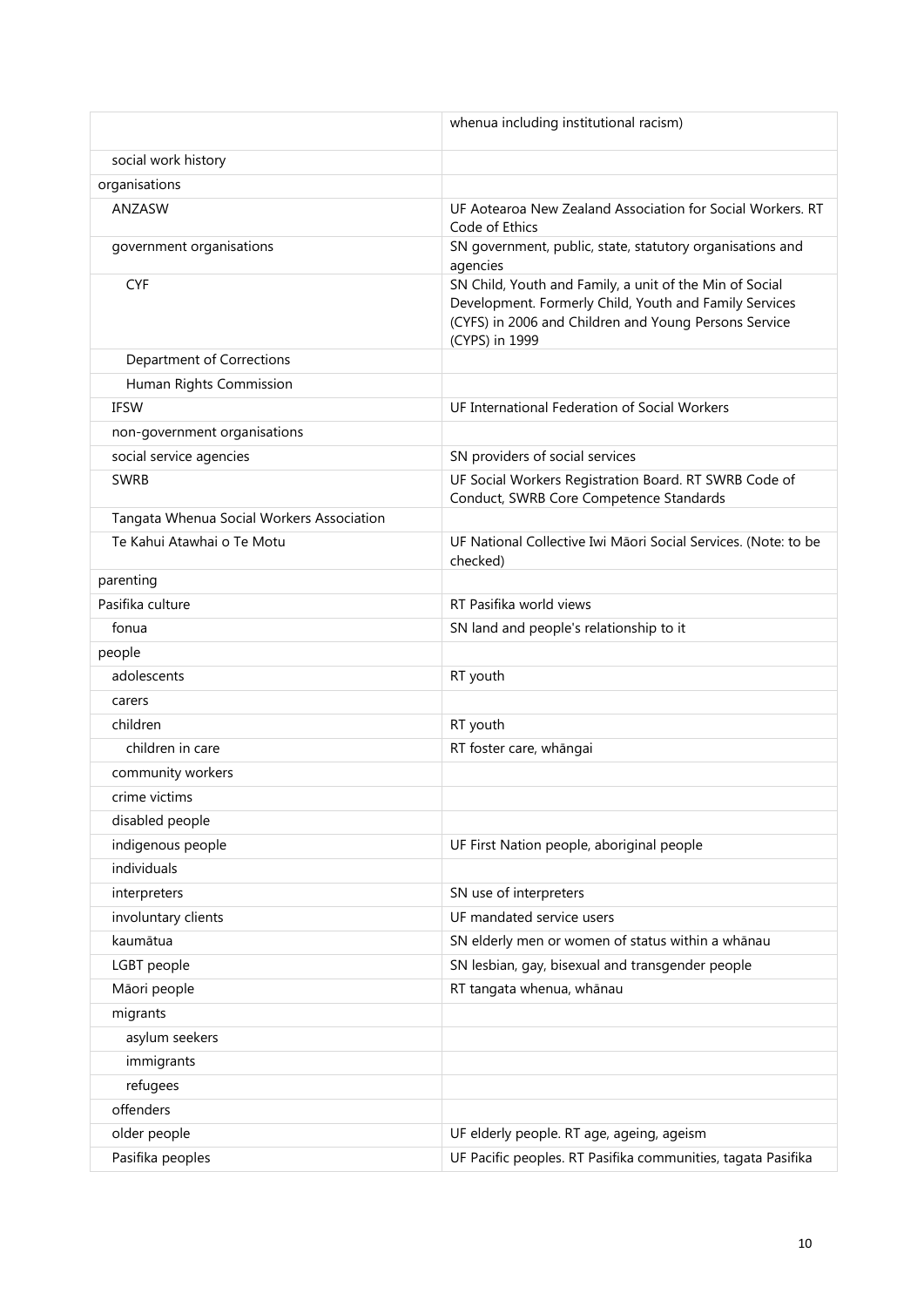| service users                                               | UF clients. RT client relationships, client-centred practice                                                                            |
|-------------------------------------------------------------|-----------------------------------------------------------------------------------------------------------------------------------------|
| social change agents                                        | RT social change                                                                                                                        |
| social workers                                              |                                                                                                                                         |
| stakeholders                                                |                                                                                                                                         |
| tagata Pasifika                                             | RT Pasifika communities, Pasifika peoples                                                                                               |
| tangata whenua                                              | SN Māori people as the indigenous people of NZ. RT Māori<br>people                                                                      |
| tauiwi                                                      | SN foreigners, non-Māori, strangers, colonists, outsiders                                                                               |
| volunteers                                                  |                                                                                                                                         |
| vulnerable people                                           | SN vulnerable people, clients or population groups                                                                                      |
| youth                                                       | RT adolescents, children                                                                                                                |
| policy                                                      |                                                                                                                                         |
| families policy                                             |                                                                                                                                         |
| health policy                                               |                                                                                                                                         |
| immigration policy                                          |                                                                                                                                         |
| mental health policy                                        |                                                                                                                                         |
| policy-making process                                       |                                                                                                                                         |
| policy analysis                                             |                                                                                                                                         |
| policy development                                          |                                                                                                                                         |
| policy issues                                               | SN general policy issues                                                                                                                |
| policy review                                               |                                                                                                                                         |
| submissions                                                 |                                                                                                                                         |
| public policy                                               | RT social policy                                                                                                                        |
| social policy                                               | RT public policy                                                                                                                        |
| politics                                                    |                                                                                                                                         |
| power dynamics                                              | SN power dynamics, power and privilege, managing power,<br>power and inequality, power and control, issues of power,<br>power theorists |
| private sector                                              |                                                                                                                                         |
| privilege                                                   |                                                                                                                                         |
| professional development                                    |                                                                                                                                         |
| professional standards                                      | UF professional values. RT ethical frameworks, professional<br>conduct                                                                  |
| <b>ANZASW Bicultural Code of Practice</b>                   |                                                                                                                                         |
| <b>ANZASW Social Work Practice Standards</b>                |                                                                                                                                         |
| Code of Ethics                                              | SN ANZASW Code of Ethics. RT ANZASW, ethical practice,<br>ethics                                                                        |
| Code of Health and Disability Services Consumer's<br>Rights |                                                                                                                                         |
| IFSW Global Agenda for Social Work                          |                                                                                                                                         |
| registration                                                |                                                                                                                                         |
| <b>SWRB Code of Conduct</b>                                 | RT SWRB                                                                                                                                 |
| <b>SWRB Core Competence Standards</b>                       | RT SWRB                                                                                                                                 |
| psychiatry                                                  |                                                                                                                                         |
| psychology                                                  |                                                                                                                                         |
| abnormal psychology                                         |                                                                                                                                         |
| cross-cultural psychology                                   |                                                                                                                                         |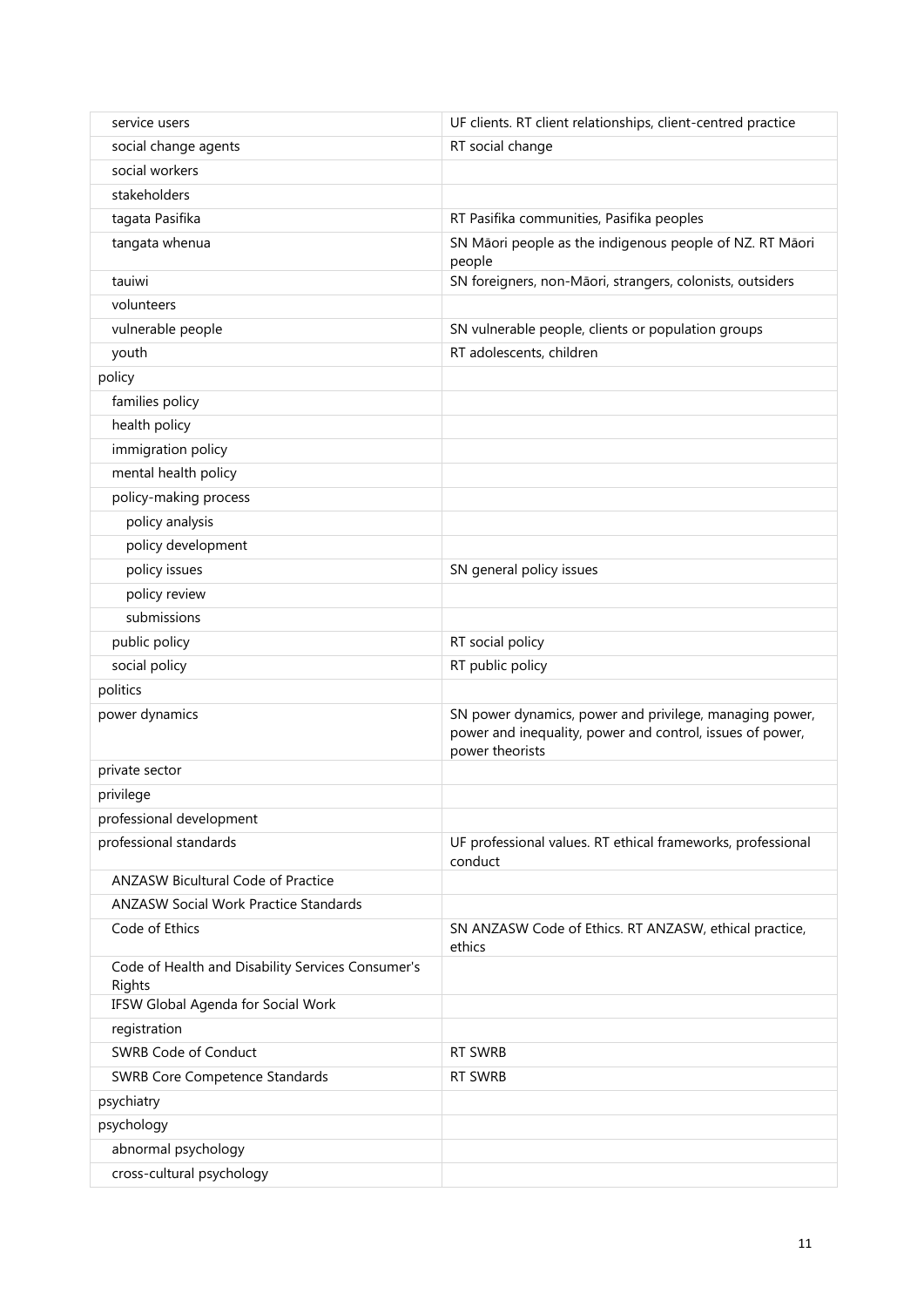| developmental psychology |                                                                 |
|--------------------------|-----------------------------------------------------------------|
| indigenous psychology    |                                                                 |
| personality              |                                                                 |
| self-concept             | RT identity, sexual orientation                                 |
| self-esteem              |                                                                 |
| psychological disorders  |                                                                 |
| psychotherapy            |                                                                 |
| social psychology        |                                                                 |
| public sector            | RT government                                                   |
| rangatiratanga           | RT Māori leadership                                             |
| relationships            | SN characteristics of relationships, types of relationships. RT |
|                          | relationship skills, whakawhanaungatanga                        |
| client relationships     | RT client-centred practice, service users                       |
| family relations         |                                                                 |
| marriage                 | SN institution of marriage; weddings                            |
| mentoring                |                                                                 |
| separation               |                                                                 |
| religion                 |                                                                 |
| research                 | RT social work knowledge                                        |
| action research          |                                                                 |
| applied research         | RT evidence-based practice                                      |
| community research       |                                                                 |
| data collection          |                                                                 |
| ethnography              |                                                                 |
| indigenous research      |                                                                 |
| kaupapa Māori research   |                                                                 |
| Pasifika research        |                                                                 |
| literature reviews       |                                                                 |
| mixed methods            |                                                                 |
| qualitative research     |                                                                 |
| quantitative research    |                                                                 |
| research analysis        |                                                                 |
| research design          |                                                                 |
| research methods         |                                                                 |
| research process         |                                                                 |
| research proposals       |                                                                 |
| research questions       |                                                                 |
| research reporting       |                                                                 |
| research skills          |                                                                 |
| social work research     | RT social work knowledge                                        |
| resilience               |                                                                 |
| risk                     |                                                                 |
| protective factors       |                                                                 |
| risk assessment          |                                                                 |
| risk factors             |                                                                 |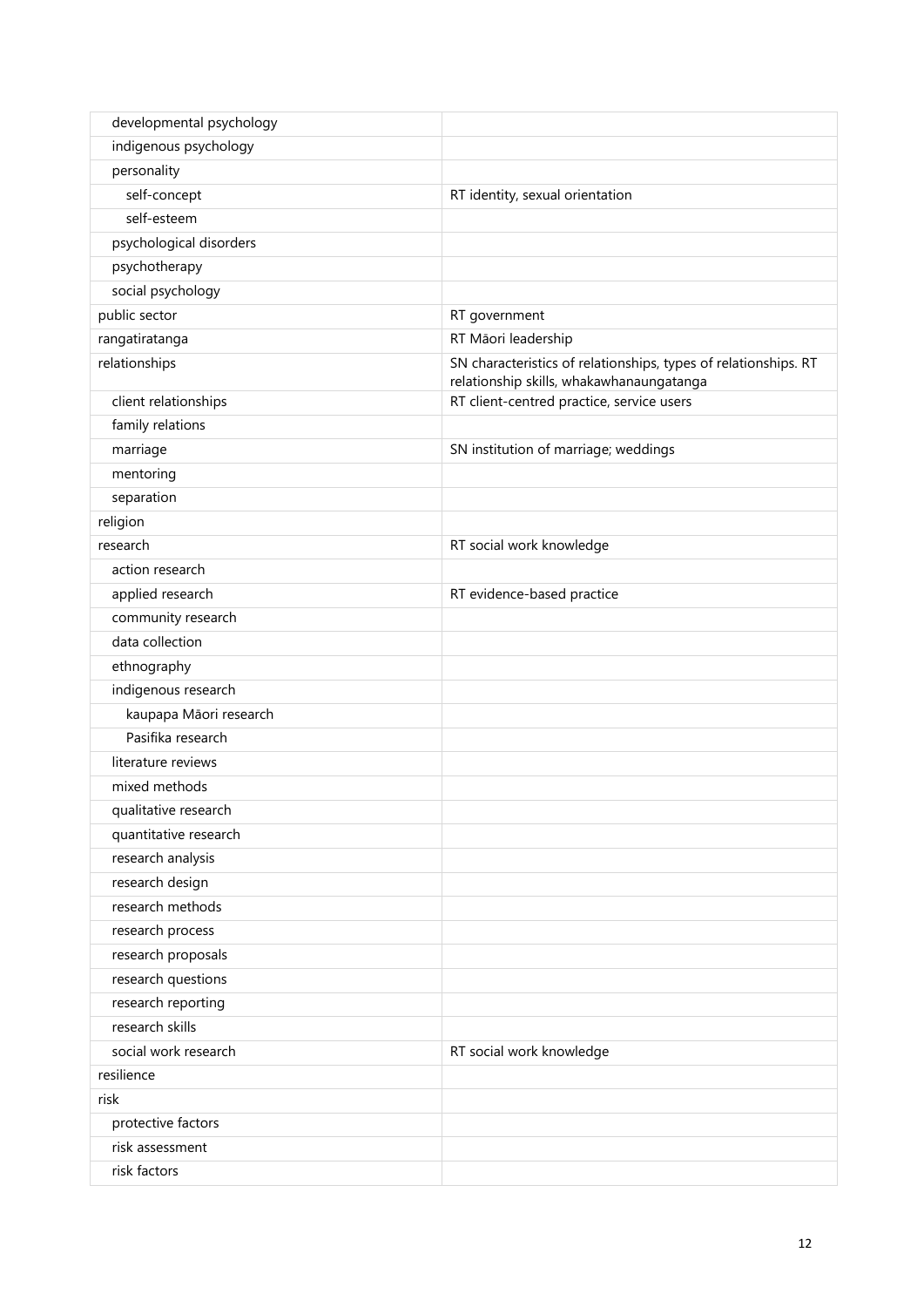| risk indicators    |                                                                                |
|--------------------|--------------------------------------------------------------------------------|
| risk management    |                                                                                |
| safety             | RT safe practice                                                               |
| critical incidents |                                                                                |
| cultural safety    | RT cultural competence, kawa whakaruruhau                                      |
| safety planning    |                                                                                |
| self-determination | RT advocacy, brokerage, capacity building, empowerment,<br>tino rangatiratanga |
| sexuality          |                                                                                |
| sexual orientation | RT identity, self-concept                                                      |
| social change      | RT advocacy, lobbying, politics, power dynamics, social<br>change agents       |
| activism           | RT community action, community development,                                    |
| lobbying           | empowerment, social justice                                                    |
| social issues      | SN general social issues                                                       |
| abuse              |                                                                                |
| child abuse        |                                                                                |
| elder abuse        |                                                                                |
| sexual abuse       |                                                                                |
| substance abuse    |                                                                                |
| addiction          |                                                                                |
| ageism             | RT age, ageing, older people                                                   |
| alcohol            |                                                                                |
| bullying           |                                                                                |
| crime              |                                                                                |
| human trafficking  |                                                                                |
| deviance           |                                                                                |
| discrimination     |                                                                                |
| drugs              |                                                                                |
| economic exclusion |                                                                                |
| gambling           |                                                                                |
| homelessness       |                                                                                |
| housing            |                                                                                |
| inequality         |                                                                                |
| inequity           |                                                                                |
| macro-level        |                                                                                |
| marginalisation    |                                                                                |
| micro-level        |                                                                                |
| neglect            |                                                                                |
| obesity            |                                                                                |
| oppression         |                                                                                |
| poverty            | RT economic exclusion, marginalisation, social exclusion,<br>stigma            |
| prejudice          |                                                                                |
| racism             |                                                                                |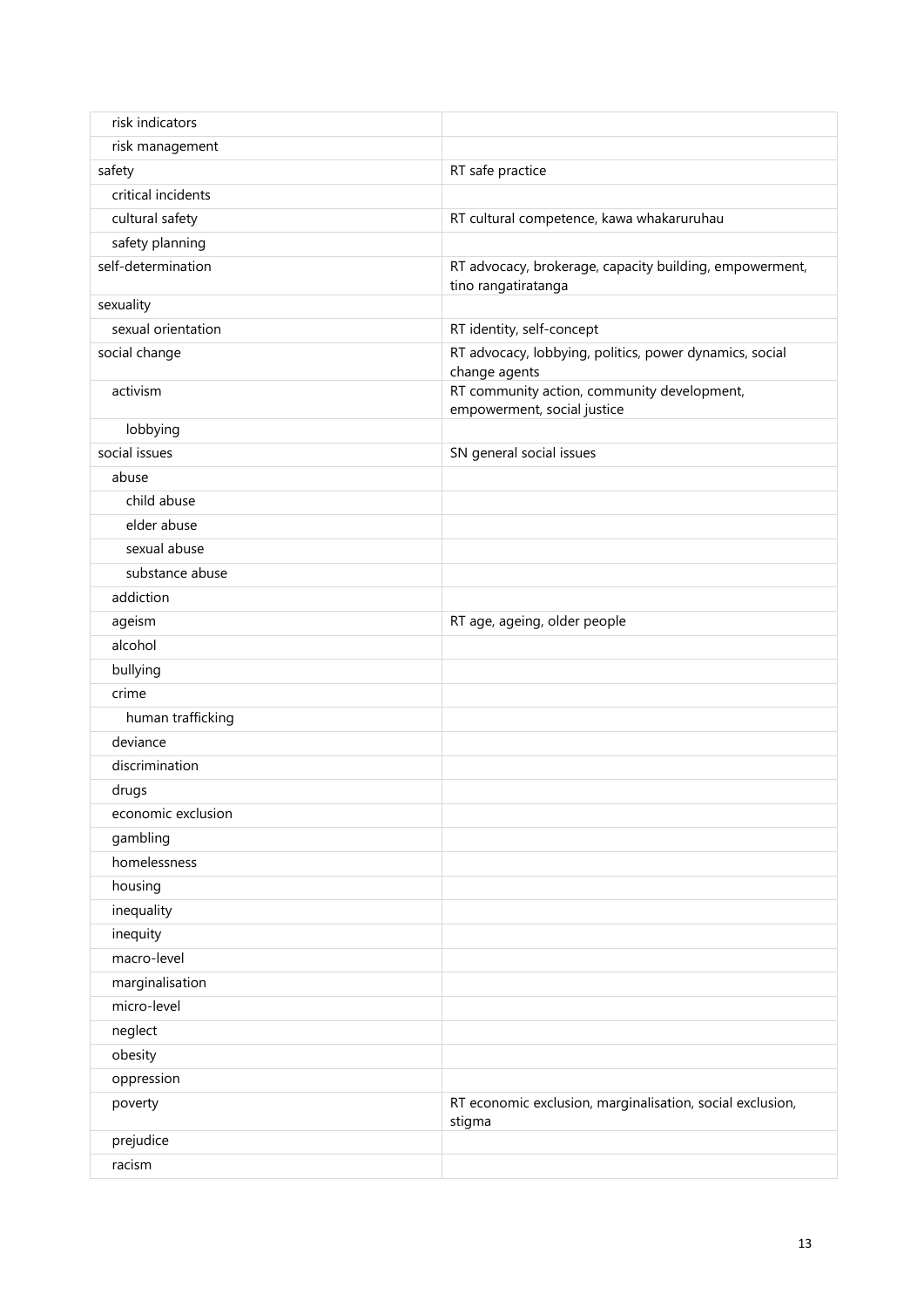| self-harm                    |                                                                                 |
|------------------------------|---------------------------------------------------------------------------------|
| social exclusion             |                                                                                 |
| stereotypes                  |                                                                                 |
| stigma                       |                                                                                 |
| unemployment                 |                                                                                 |
| violence                     |                                                                                 |
| family violence              | UF domestic violence                                                            |
| social services              | RT social work, welfare                                                         |
| addiction services           |                                                                                 |
| assistive technology         |                                                                                 |
| faith-based services         | RT faith-based practice                                                         |
| independent living           |                                                                                 |
| mental health services       |                                                                                 |
| telecare                     | RT information technology                                                       |
| social work                  | SN purpose, role and function of social work. RT social                         |
|                              | services                                                                        |
| aid work                     | RT charity work                                                                 |
| charity work                 | RT aid work                                                                     |
| child protection             |                                                                                 |
| community work               | RT communities                                                                  |
| capacity building            | RT advocacy, brokerage, empowerment, self-determination,<br>tino rangatiratanga |
| community action             |                                                                                 |
| community development        |                                                                                 |
| community needs analysis     |                                                                                 |
| groupwork                    | SN group behaviour, communication, dynamics, participation.<br>RT groups        |
| therapeutic groupwork        |                                                                                 |
| international social work    |                                                                                 |
| radical social work          |                                                                                 |
| residential social work      | RT residential care                                                             |
| social work issues           | SN challenges or issues in social work practice                                 |
| social work process          | SN the generic social work process                                              |
| statutory social work        |                                                                                 |
| youth work                   |                                                                                 |
| youth development            | SN working with youth for positive outcomes                                     |
| social work knowledge        | RT research, social work research, theory                                       |
| social work methods          | SN social work practice approaches and models                                   |
| anti-discriminatory practice |                                                                                 |
| anti-oppressive practice     |                                                                                 |
| Appreciative Inquiry         |                                                                                 |
| client-centred practice      | RT client relationships, service users                                          |
| counselling                  | RT counselling skills                                                           |
| ecological approach          |                                                                                 |
| evidence-based practice      | UF evidence-informed practice. RT applied research                              |
| faith-based practice         | RT faith-based services                                                         |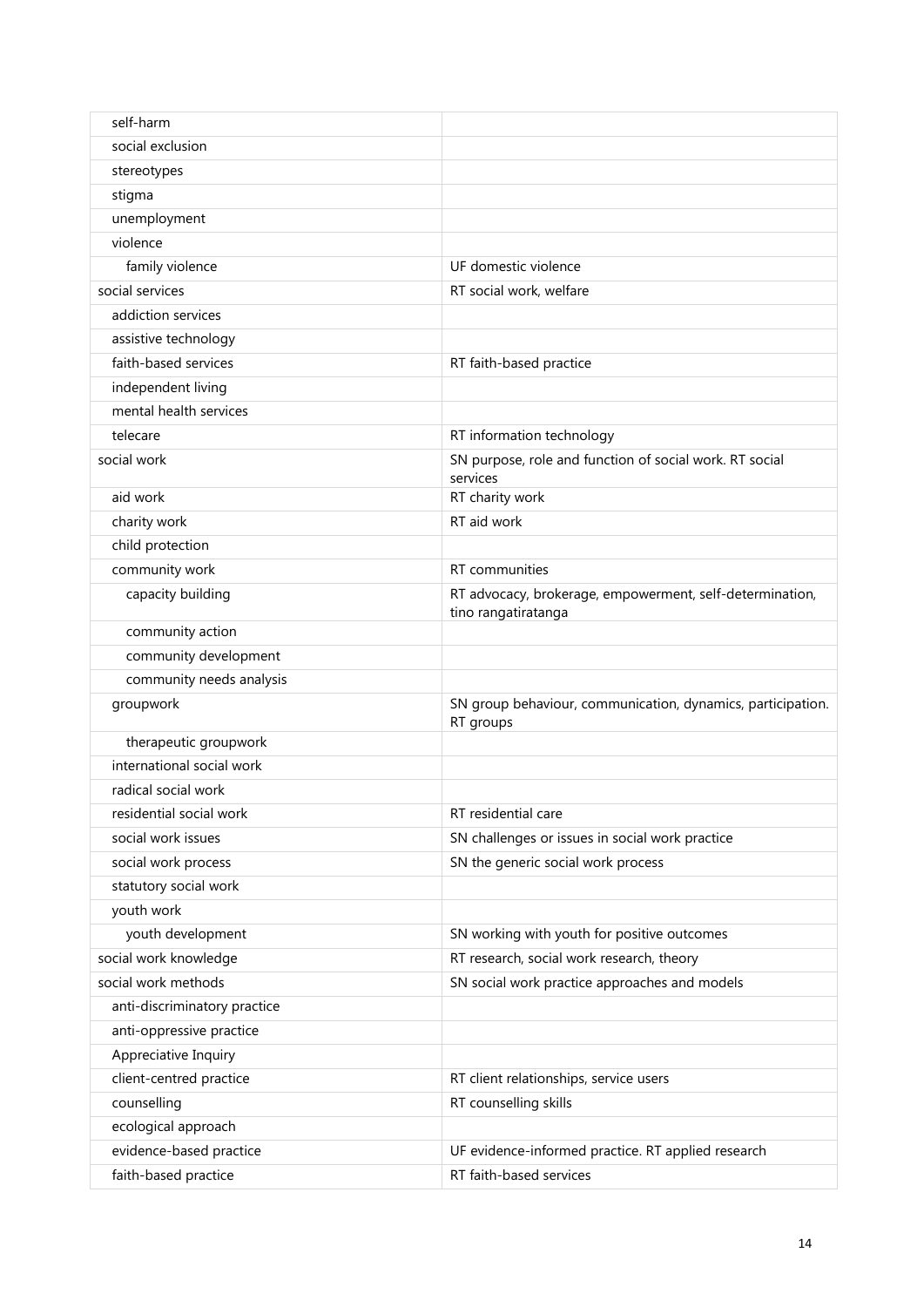| interagency cooperation  | RT multidisciplinary teams                                                                         |
|--------------------------|----------------------------------------------------------------------------------------------------|
| intervention models      | SN intervention models, plans and strategies. RT intervention<br>skills                            |
| Māori practice models    |                                                                                                    |
| multicultural practice   | RT multiculturalism                                                                                |
| multidisciplinary teams  | UF interdisciplinary teams. RT interagency cooperation                                             |
| narrative approach       |                                                                                                    |
| Pasifika practice models | RT Pasifika health models                                                                          |
| person-in-environment    |                                                                                                    |
| recovery approach        |                                                                                                    |
| rehabilitation           |                                                                                                    |
| safe practice            | RT safety                                                                                          |
| strengths-based approach |                                                                                                    |
| task-centered practice   |                                                                                                    |
| social work skills       | SN skills used in social work practice                                                             |
| advocacy skills          | RT advocacy, brokerage, capacity building, empowerment,<br>self-determination, tino rangatiratanga |
| assessment               |                                                                                                    |
| psychosocial assessment  |                                                                                                    |
| brokerage                | RT advocacy, advocacy skills                                                                       |
| casework                 |                                                                                                    |
| case notes               |                                                                                                    |
| collaboration            |                                                                                                    |
| communication skills     |                                                                                                    |
| counselling skills       | RT counselling                                                                                     |
| critical thinking skills |                                                                                                    |
| cultural competence      | RT cross-cultural practice                                                                         |
| empathy                  | RT communication skills, relationship skills                                                       |
| engagement               |                                                                                                    |
| community engagement     | RT communities, community work                                                                     |
| evaluation               |                                                                                                    |
| facilitation             |                                                                                                    |
| helping skills           |                                                                                                    |
| interpersonal skills     |                                                                                                    |
| intervention skills      | RT intervention models                                                                             |
| interview skills         | SN interviewing clients                                                                            |
| listening skills         |                                                                                                    |
| negotiation              |                                                                                                    |
| networking               |                                                                                                    |
| practice skills          | SN developing, enhancing, demonstrating or evaluating skills<br>for social work practice           |
| problem-solving skills   |                                                                                                    |
| project management       |                                                                                                    |
| recordkeeping            |                                                                                                    |
| referral                 |                                                                                                    |
| reflective practice      |                                                                                                    |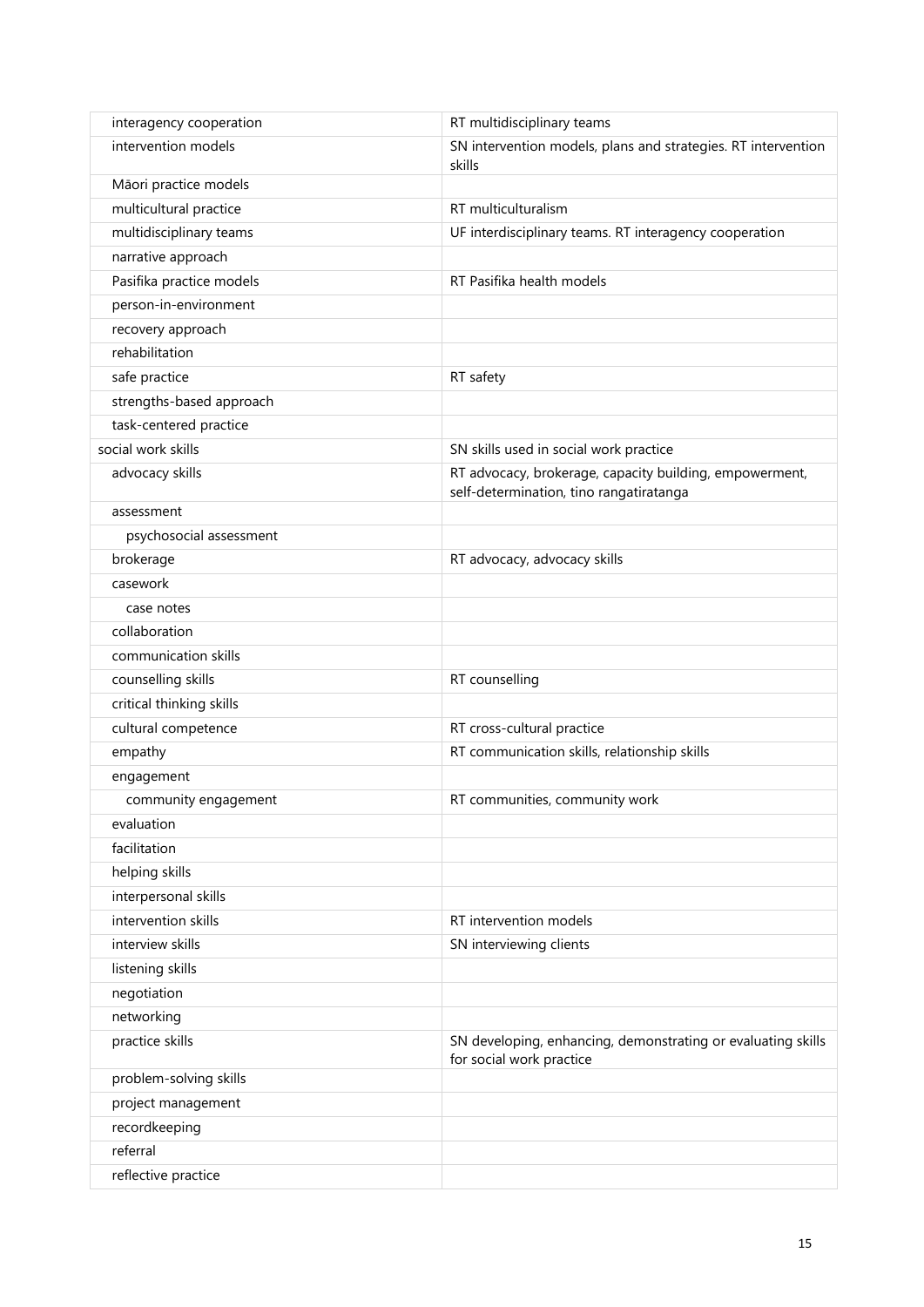| critical reflection      |                                                                                                                                                   |
|--------------------------|---------------------------------------------------------------------------------------------------------------------------------------------------|
| relationship skills      | SN skills to build effective relationships with service users,                                                                                    |
|                          | colleagues, communities. RT relationships                                                                                                         |
| respect                  |                                                                                                                                                   |
| self-awareness           |                                                                                                                                                   |
| team work                |                                                                                                                                                   |
| use of self              |                                                                                                                                                   |
| user feedback            | SN giving and receiving feedback; role of feedback in<br>developing practice                                                                      |
| socialisation            |                                                                                                                                                   |
| society                  |                                                                                                                                                   |
| Māori society            |                                                                                                                                                   |
| whakawhanaungatanga      | SN process of establishing relationships, relating well to<br>others. RT relationships                                                            |
| whanaungatanga           | SN system of kinship, including friendship and blood<br>relationships; sense of belonging to a people                                             |
| whāngai                  | SN Māori customary practice of fostering or adopting a child<br>into the wider family group. RT foster care                                       |
| NZ society               | UF Aotearoa NZ society                                                                                                                            |
| social class             |                                                                                                                                                   |
| social control           |                                                                                                                                                   |
| social structure         |                                                                                                                                                   |
| sociology                |                                                                                                                                                   |
| socio-political context  |                                                                                                                                                   |
| spirituality             | RT spiritual values, wairua                                                                                                                       |
| supervision              |                                                                                                                                                   |
| professional supervision |                                                                                                                                                   |
| sustainability           |                                                                                                                                                   |
| Talanoa Pasifika         | SN cross-cultural process of story-telling derived from Pacific<br>Island tradition                                                               |
| te ao Māori              | SN traditional Māori world view, including language, culture,<br>customs and relationships. RT Māori culture, Māori society,<br>Māori world views |
| kaitiakitanga            | SN stewardship by the tangata whenua of an area in<br>accordance with tikanga Māori in relation to natural and<br>physical resources              |
| mātauranga Māori         | SN theoretical or practical knowledge acquired through<br>education and/or experience                                                             |
| mōhiotanga               | SN intrinsic knowledge. RT life long learning                                                                                                     |
| pūkengatanga             | SN expression of knowledge, cared for, promoted and<br>handed on; expertise                                                                       |
| mauri                    | SN essence of life or life-force                                                                                                                  |
| noa                      | SN free from tapu or any restriction                                                                                                              |
| tapu                     | SN status of separateness conferred by ritual to set things<br>apart from ordinary matters (noa)                                                  |
| tūrangawaewae            | SN ancestral area where a person has a sense of belonging, a<br>place where one has the right to stand                                            |
| utu                      | SN principle of Māori justice, involving just retribution for ill-<br>will, insult, etc.                                                          |
| Te Tiriti o Waitangi     | RT Treaty of Waitangi                                                                                                                             |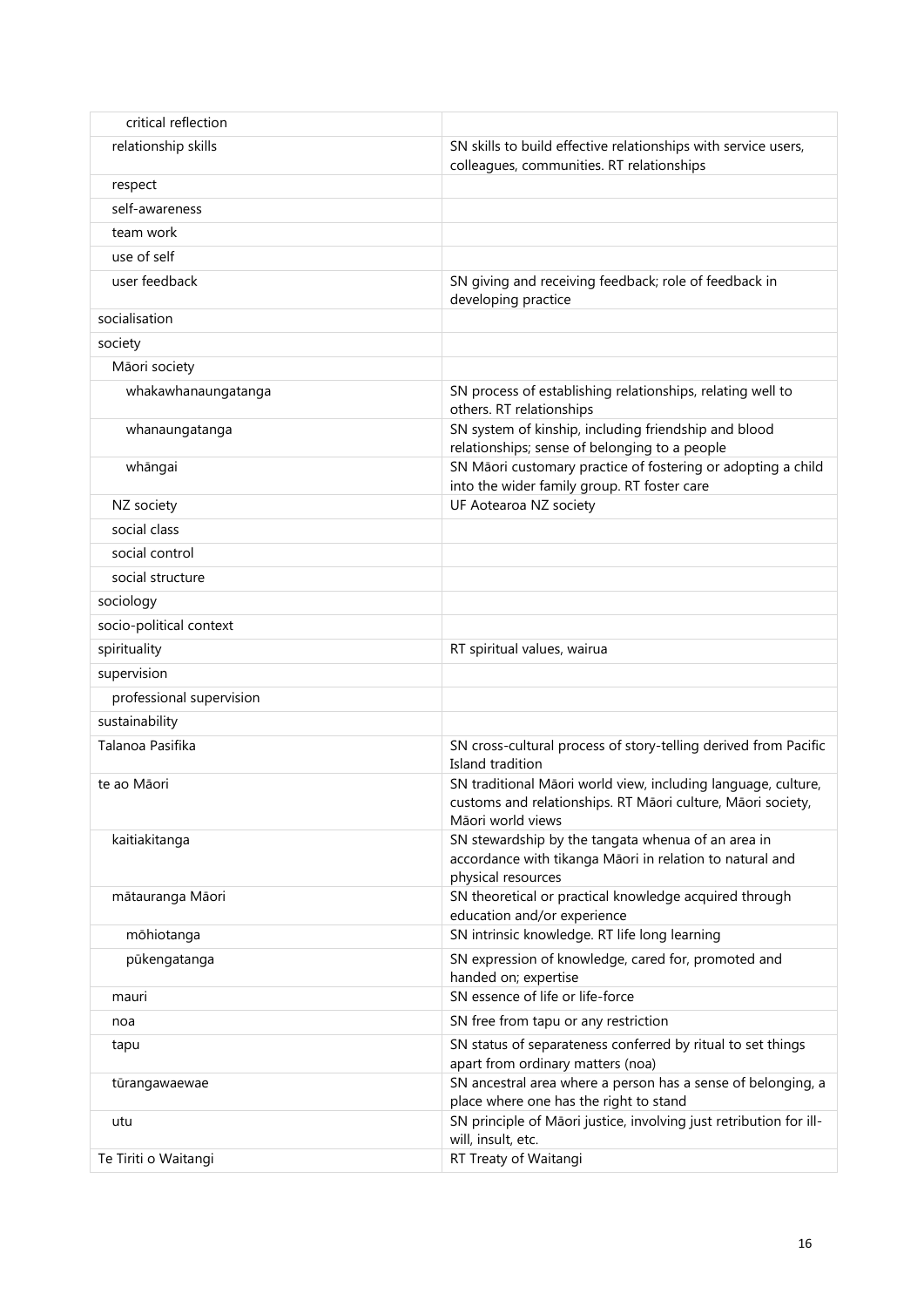| theory                        | RT social work knowledge                                                                                                                                                                           |
|-------------------------------|----------------------------------------------------------------------------------------------------------------------------------------------------------------------------------------------------|
| feminist theory               |                                                                                                                                                                                                    |
| feminism                      |                                                                                                                                                                                                    |
| psychodynamic theory          |                                                                                                                                                                                                    |
| psychological theories        |                                                                                                                                                                                                    |
| Maslow's Hierarchy of Needs   |                                                                                                                                                                                                    |
| motivation theories           |                                                                                                                                                                                                    |
| sociological theory           |                                                                                                                                                                                                    |
| social constructionism        |                                                                                                                                                                                                    |
| systems theory                |                                                                                                                                                                                                    |
| therapy                       |                                                                                                                                                                                                    |
| cognitive behavioural therapy |                                                                                                                                                                                                    |
| dialectical behaviour therapy |                                                                                                                                                                                                    |
| Gestalt therapy               |                                                                                                                                                                                                    |
| motivational interviewing     |                                                                                                                                                                                                    |
| solution-focussed therapy     |                                                                                                                                                                                                    |
| tikanga                       | SN correct and true way; customs and traditions that have                                                                                                                                          |
|                               | been handed down. RT Māori customs, Māori protocols                                                                                                                                                |
| hui                           | SN assembly, meeting, gathering of people for a purpose                                                                                                                                            |
| karakia                       | SN incantations, ritual chants, prayers; dialogue with the gods<br>carried out by a priest                                                                                                         |
| kawa                          | SN protocol or set of rules for a marae or meeting area, or<br>for a specific occasion. RT marae protocols                                                                                         |
| mihimihi                      | SN salutation, greeting, acknowledgment                                                                                                                                                            |
| pepehā                        | SN short recitation pointing out significant features within<br>particular areas of tribal boundaries, also denoting the<br>prestige of chiefs and the traits of kin groups                        |
| poroporoaki                   | SN speech of farewell to a departing person, or a closing<br>speech                                                                                                                                |
| pōwhiri                       | SN official welcoming ceremony, a marae ritual                                                                                                                                                     |
| tangihanga                    | SN mourning ceremonies and rituals preceding and including<br>a funeral                                                                                                                            |
| waiata                        | SN Māori songs, chants                                                                                                                                                                             |
| whaikōrero                    | SN art of oration or rhetoric; an oration itself                                                                                                                                                   |
| whakatau                      | SN shorter form of welcome than a powhiri                                                                                                                                                          |
| whakataukī                    | SN proverbs and traditional metaphorical sayings, said with<br>emphasis. RT Māori proverbs                                                                                                         |
| tino rangatiratanga           | SN autonomy of Māori to determine their own affairs,<br>independent of government; paramount chieftaincy. RT<br>advocacy, capacity building, empowerment, Māori<br>sovereignty, self-determination |
| trauma                        |                                                                                                                                                                                                    |
| Treaty of Waitangi            | RT Te Tiriti o Waitangi                                                                                                                                                                            |
| Treaty partnerships           |                                                                                                                                                                                                    |
| Treaty settlements            |                                                                                                                                                                                                    |
| Waitangi Tribunal             |                                                                                                                                                                                                    |
| tūmanakotanga                 | SN hope, desire, aspiration. RT aspiration                                                                                                                                                         |
| urbanisation                  |                                                                                                                                                                                                    |
| values                        |                                                                                                                                                                                                    |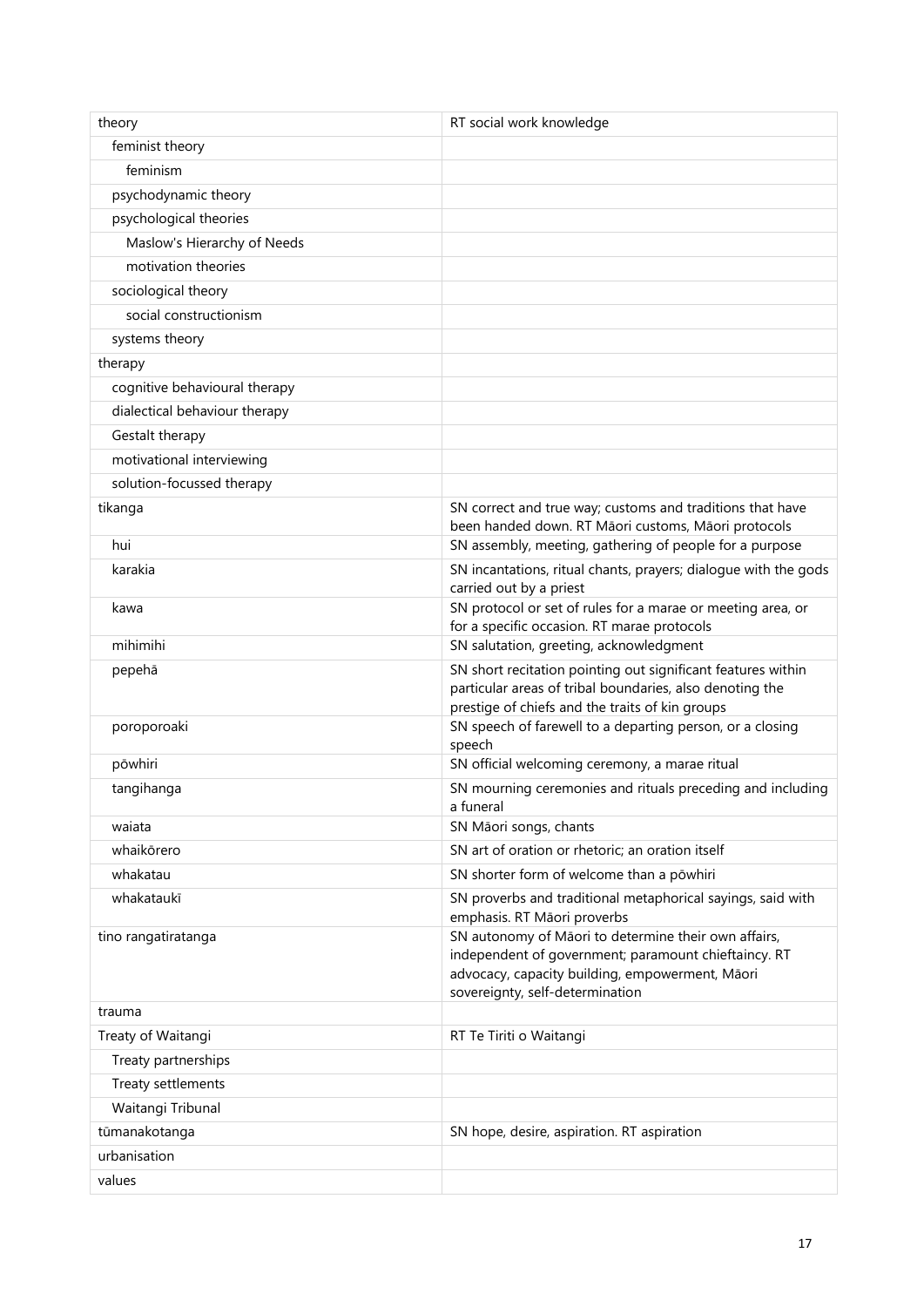| Māori values                   | RT kaupapa Māori                                                                                |
|--------------------------------|-------------------------------------------------------------------------------------------------|
| spiritual values               | SN religious or spiritual values and beliefs. RT biblical<br>perspectives, spirituality         |
| voluntary sector               |                                                                                                 |
| waiora                         | RT health                                                                                       |
| welfare                        | SN welfare issues, policies, structures, systems, traditions. RT<br>social services             |
| welfare state                  |                                                                                                 |
| wellbeing                      |                                                                                                 |
| Māori wellbeing                | SN Māori approaches, concepts, frameworks, models or<br>perspectives of wellbeing               |
| whakapapa                      | SN genealogy; genealogical descent of all living things                                         |
| whakapono                      | SN to believe, trust; or religious beliefs. Note: used in<br>documents as a synonym for honesty |
| world views                    |                                                                                                 |
| biblical perspectives          | RT spiritual values                                                                             |
| cultural perspectives          | SN cultural contexts, impacts, studies, explorations, debates                                   |
| intergenerational perspectives | SN generational differences and practices in Māori, Pasifika<br>or migrant communities          |
| Māori world views              | RT Māori culture, Māori society, te ao Māori                                                    |
| land                           |                                                                                                 |
| rohe                           | SN district, region or boundaries of tribal land                                                |
| Pasifika world views           | RT Pasifika culture                                                                             |